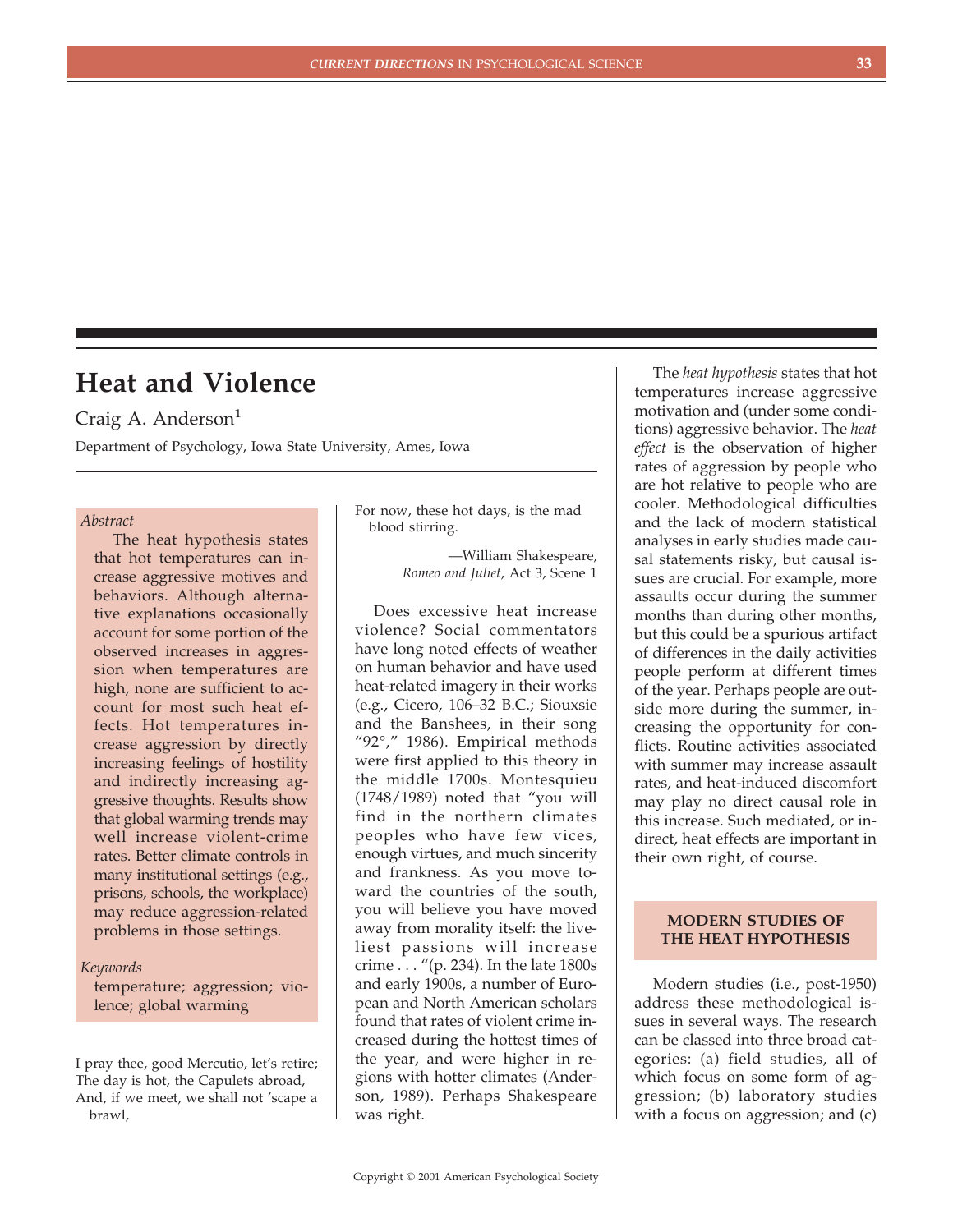laboratory studies with a focus on aggression-related variables, such as hostile feelings, beliefs, and arousal.

The results can be characterized with four summary statements. First, periodic claims that observed heat effects result solely from artifactual processes have, to date, proven false. Second, the ongoing search for conditions under which excessive heat may cause a decline in aggression has largely failed. Third, there has been a growing realization that other aggressionrelated processes sometimes obscure, exaggerate, or modify the heat effect. Fourth, a simple version of the heat hypothesis (e.g., Berkowitz, 1993)—that people get cranky when uncomfortable—has proven surprisingly robust to all challenges. In short, excessive heat appears to cause increases in aggression in many settings.

In investigating the relation between heat and aggression, my students and I have relied on a wellworn philosophical approach know as triangulation. This involves examining competing explanations of the heat effect from multiple perspectives. Because the weaknesses of one particular methodology differ from those of other methodologies, an explanation of observed heat effects that works across different methodologies is less likely to be invalid than explanations that work only for one or two methods. For example, changes in routine activities may be able to explain summer increases in violent crime, but cannot account for the finding that baseball pitchers are more likely to hit batters with a pitched ball on hot days than on cool days (Reifman, Larrick, & Fein, 1991). The parsimonious explanation is that heatinduced discomfort increases aggressive inclinations on the baseball field and in other naturalistic settings.

## **Field Studies of Heat and Aggressive Behavior**

Field studies may be categorized according to whether they compare aggression rates (usually violentcrime rates) across geographic regions that are similar in many respects but differ in climate, or whether they compare aggression rates in one geographic region but across time periods that differ in temperature.

# *Studies Comparing Geographic Regions*

Data consistently show that violent-crime rates are higher in the South than in other regions of the United States. Similar patterns appeared in the older European studies (Anderson, 1989).

The heat hypothesis is only one of several explanations of the U.S. version of the hot-region effect. One alternative explanation is that, for some reason, a culture of violence (e.g., Nisbett, 1993) developed in the U.S. South, and that this cultural difference has been passed on to present-day inhabitants. Reasons given for this cultural development differ among scholars; analyses of who settled the South, the institution of slavery, and the effects of being a frontier or a herding economy have all been offered. Nonetheless, claims that Southern culture accounts for the observed high violent-crime rate in hotter regions of the United States are contradicted by recent analyses of violent-crime rates in 260 U.S. cities (Anderson, Anderson, Dorr, DeNeve, & Flanagan, 2000). Latent variable statistical techniques were used to estimate the effect of temperature on violent-crime rate, while statistically controlling for the Southernness, population size, and socioeconomic status of the cities. This same analysis estimated the effect of Southernness on violent-crime rate, while statistically controlling

for the temperature, population size, and socioeconomic status of the cities. As shown by the positive path coefficient for the link between temperature and violent crime in Figure 1 (.43), temperature was significantly and positively related to violent-crime rate. That is, hotter cities were more violent than cooler cities even after city-to-city differences in Southernness, population size, and socioeconomic status were statistically controlled. However, the path coefficient for the link between Southernness and violent crime (.14) was not reliably different from zero (no effect), casting further doubt on the claim that a Southern culture of violence is the sole or primary cause of higher violent-crime rates in hotter U.S. cities.

# *Studies Comparing Time Periods*

Field studies comparing aggression rates in hotter versus cooler time periods also support the heat hypothesis. For example, there are about 2.6% more murders and assaults in the United States during the summer than other seasons of the year; hot summers produce a bigger increase in violence than cooler summers; and violence rates are higher in hotter years than in cooler years even when various statistical controls are used (Anderson et al., 2000). Other time-period studies provide consistent results. Aggression—as measured by assault rates, spontaneous riots, spouse batterings, and batters being hit by pitched baseballs—is higher during hotter days, months, seasons, and years.

Several studies have examined the heat hypothesis with time periods even shorter than days. Some have found increases in assaults, rapes, and domestic violence at hotter temperatures (Anderson et al., 2000). Studies that have measured temperature at the exact time that aggressive behaviors occurred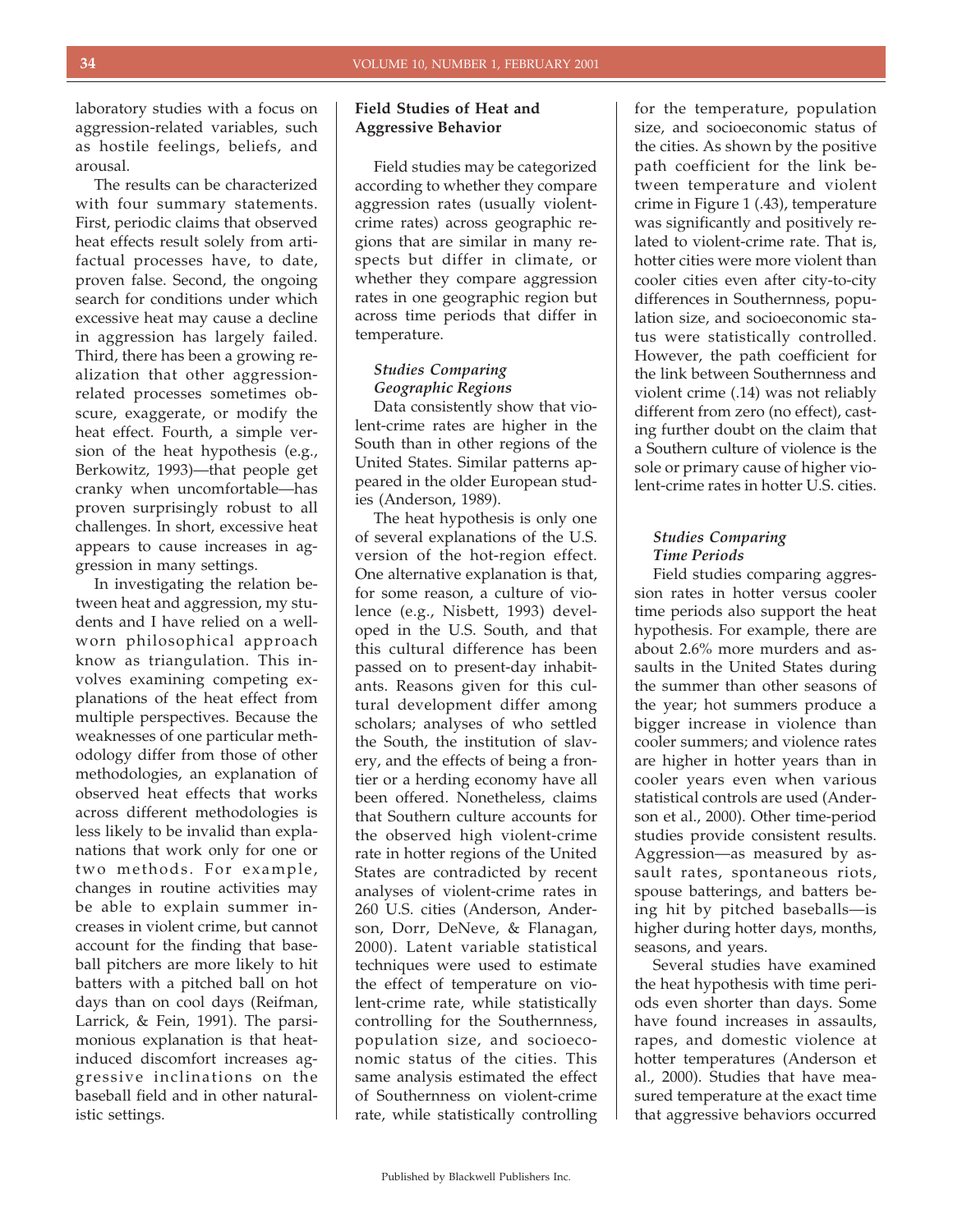

**Fig. 1.** Latent variable model of effects of temperature and Southernness on violent crime, controlling for population and socioeconomic status (SES). Positive path coefficients (e.g., the .43 above the line connecting "Temperature" to "Violent Crime") indicate a positive relation between the variables linked by that path. Negative path coefficients would indicate a negative relation between the linked variables. A path coefficient of zero would indicate that the two variables are totally unrelated. Solid lines linking two variables indicate that the associated path coefficient is reliably different from zero (i.e., is statistically significant). The dashed line indicates that the link between the two variables is not reliably different from zero. Adapted from Anderson, Anderson, Dorr, DeNeve, and Flanagan (2000).

have also yielded the standard heat effect. Kenrick and MacFarlane's (1984) classic study in Phoenix, Arizona, found that aggressive horn honking increased at hotter temperatures, but only for drivers without air-conditioned cars. More recently, Vrij, van der Steen, and Koppelaar (1994) conducted a field experiment in which Dutch police officers performed in a simulated burglary scenario under hot or comfortable conditions. Hot officers reported more aggressive and threatening impressions of the suspect, and were more likely to draw their weapon and shoot the suspect (with laser training weapons), relative to officers in the cool condition.

#### *Summary of Field Studies*

Field studies consistently find positive associations between uncomfortable heat and aggression. Most field studies are correlational, so causal interpretation must be

tempered by the possibility that unknown extraneous variables caused a spurious relation between heat and aggression. However, the two major challenges to the heat hypothesis—changes in routine activities and Southern culture—do not fare well from a broad perspective. Each can account for a few findings, but neither can account for the broad array of heat effects. The consistency of findings across many settings and methods provides strong support for the causal version of the heat hypothesis, even from correlational studies. Furthermore, the few experimental and quasi-experimental field studies lend considerable support to the causal interpretation.

## **Laboratory Studies and Aggressive Behavior**

#### *Mixed Results*

Lab studies of the heat hypothesis have yielded somewhat mixed

results. The negative-affect escape model (Anderson, 1989; Anderson et al., 2000; Baron & Bell, 1976) postulates that excessive heat increases aggression when the total amount of negative affect a person experiences is in the low to moderate range (the fight response), but that excessive heat decreases aggression when total negative affect gets too high (the flight response). In other words, if other aspects of a particular situation (such as being insulted) also produce negative affect, then further increases in negative affect caused by hot temperature should (according to this model) lead to escape behavior instead of aggressive behavior. In brief, hot temperatures should produce a decline in aggression in situations that have other negativeaffect-producing factors present. A meta-analysis (i.e., an analysis combining results across all relevant studies) yielded some support for the standard heat effect (hot temperatures increased aggression) in lab settings that had few extraneous negative-affectproducing factors present. However, there was little support for the predicted decrease in aggression when extraneous negativeaffect-producing factors were present (Anderson et al., 2000). Many early lab studies, especially those that used kerosene heaters, suffered from potential suspicion problems. That is, some participants in those studies may have become suspicious about the "true" purpose of the study, and may therefore have behaved in an artificial way. Boyanowsky (1999) recently discussed other methodological problems with early lab studies and provided experimental evidence that when people's attention is not focused on temperature (as in most naturalistic settings), hot temperatures increase aggression even when additional negative-affect-producing factors (such as being insulted) are present.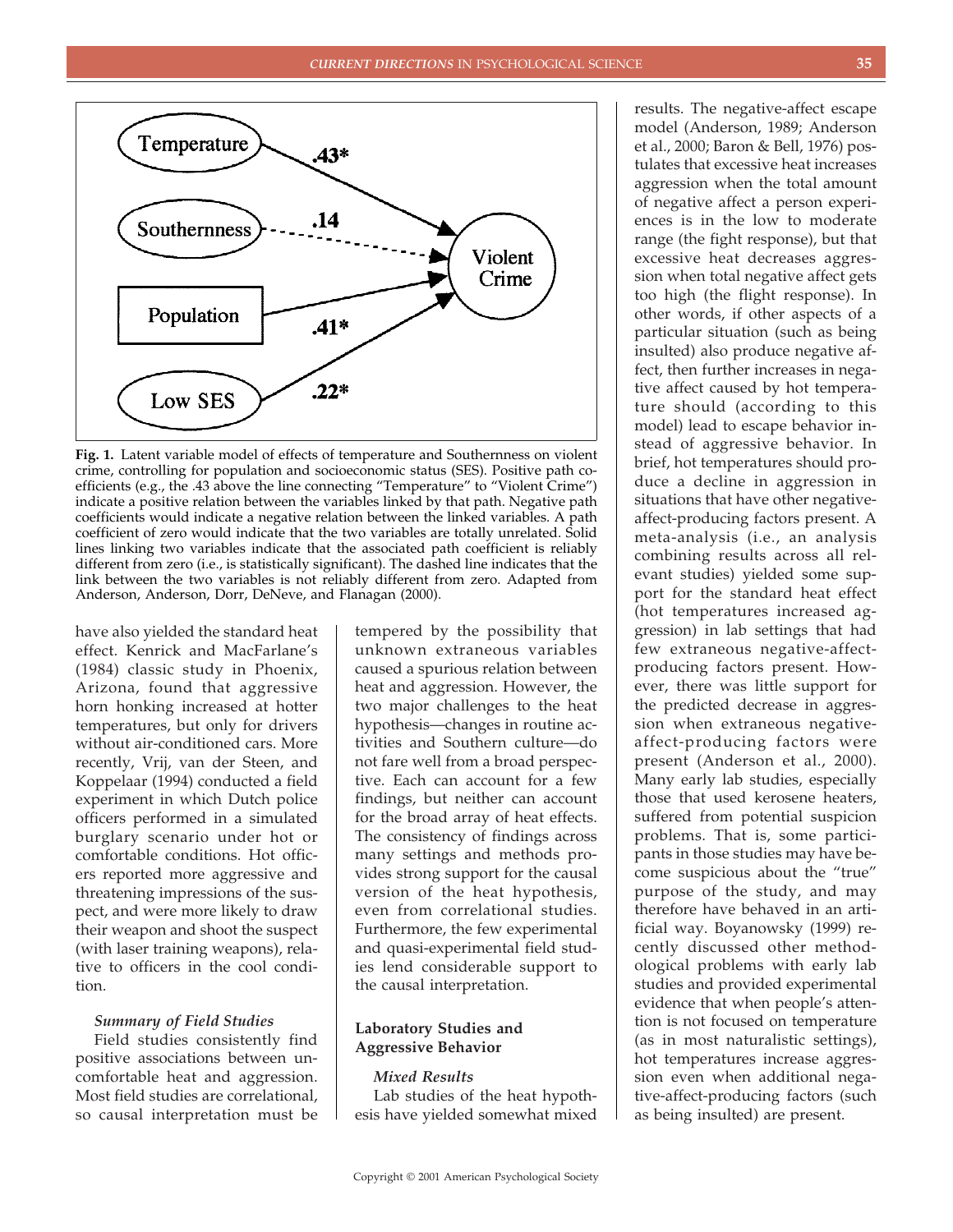One recent experiment using more subtle ways to manipulate temperature than kerosene heaters succeeded in creating conditions that yielded both heat-induced increases and decreases in aggression. Two factors were involved: an ambiguous provocation, followed by multiple opportunities to retaliate. Under these conditions, my colleagues and I found an initial heat-induced increase in aggressive retaliation, followed by a decrease (Anderson et al., 2000). One explanation of this pattern involves two separate processes. The initial outburst of aggression may have been the result of heat-induced increases in aggressive inclinations (via hostile affect and cognition). The later decrease may have been the result of a social justice norm; hot participants may have decided that the initial retaliation was sufficient. Of course, in most natural settings, the initial outburst will itself provoke an aggressive response from the victim, initiating an escalating cycle of retaliatory aggression.

## *Summary of Laboratory Studies of Aggressive Behavior*

In affectively neutral and positive circumstances, hot temperatures cause increases in aggression. Recent lab studies show that even in affectively negative circumstances, heat causes increases in initial retaliatory aggression.

## **Laboratory Studies and Aggression-Related Variables**

Heat effects on affective, cognitive, and arousal variables have proven quite consistent. Exposure to hot temperatures increases heart rate, endorsement of aggressive attitudes and beliefs, and feelings of hostility, all the while decreasing feelings of arousal and comfort. The heat-induced increase in endorsement of aggressive attitudes

and beliefs looks, at first glance, like a cognitive priming effect, automatically increasing the accessibility of aggressive thoughts. However, hot temperatures do not automatically prime aggressive thoughts, at least not in the same way that viewing pictures of guns does (Anderson, Anderson, & Deuser, 1996). Thus, the effects of heat on attitudes and beliefs are indirect, most likely mediated by more direct effects of heat on hostile affect. Uncomfortably warm temperatures also produce biases in the interpretation of observed social interactions. Specifically, heat seems to increase the likelihood that ambiguous social interactions will be interpreted as having aggressive components (Anderson et al., 2000). Finally, heat stress decreases performance on many cognitive tasks.

## **PSYCHOLOGICAL PROCESSES UNDERLYING THE HEAT EFFECT**

Numerous fascinating psychological processes might be involved in the typical effect of high temperatures on aggression and violence. The simplest and most powerful ones all revolve around the "crankiness" notion. Being uncomfortable colors the way people see things. Minor insults may be perceived as major ones, inviting (even demanding) retaliation. This notion is compatible with several well-established theories in social psychology, including Berkowitz's (1984) cognitive neo-association theory and Zillmann's (1983) excitation transfer theory. Our own General Affective Aggression Model (GAAM; e.g., Anderson et al., 2000) explicitly incorporates the key aspects of these earlier models, including the crankiness notion.

GAAM also includes social interaction processes that play a key role in the genesis of violent behavior. Specifically, GAAM highlights the fact that any social interaction involves at least two people. Furthermore, aggression can come about through fairly automatic processes (i.e., impulsively) as well as through careful planning. My colleagues and I believe that most heat-induced increases in aggression, including the most violent behaviors, result from distortion of the social interaction process in a hostile direction. Heat-induced discomfort makes people cranky. It increases hostile affect (e.g., feelings of anger), which in turn primes aggressive thoughts, attitudes, preparatory behaviors (e.g., fist clenching), and behavioral scripts (such as "retaliation" scripts). A minor provocation can quickly escalate, especially if both participants are affectively and cognitively primed for hostility by their heightened level of discomfort. A mild insult is more likely to provoke a severe insult in response when people are hot than when they are more comfortable. This may lead to further increases in the aggressiveness of responses and counterresponses. An accidental bump in a hot and crowded bar can lead to the trading of insults, punches, and (eventually) bullets.

## **NEW RESEARCH DIRECTIONS**

Many of the basic pieces of this puzzle have been found, but several are still missing. Though research on the heat hypothesis has been carried out for many years, my colleagues and I believe that the hardest work lies ahead and that the missing pieces are likely to be found in future laboratory studies. Additional work is needed to answer the following key questions.

1. Does excessive heat bias perceptions in ongoing social interactions?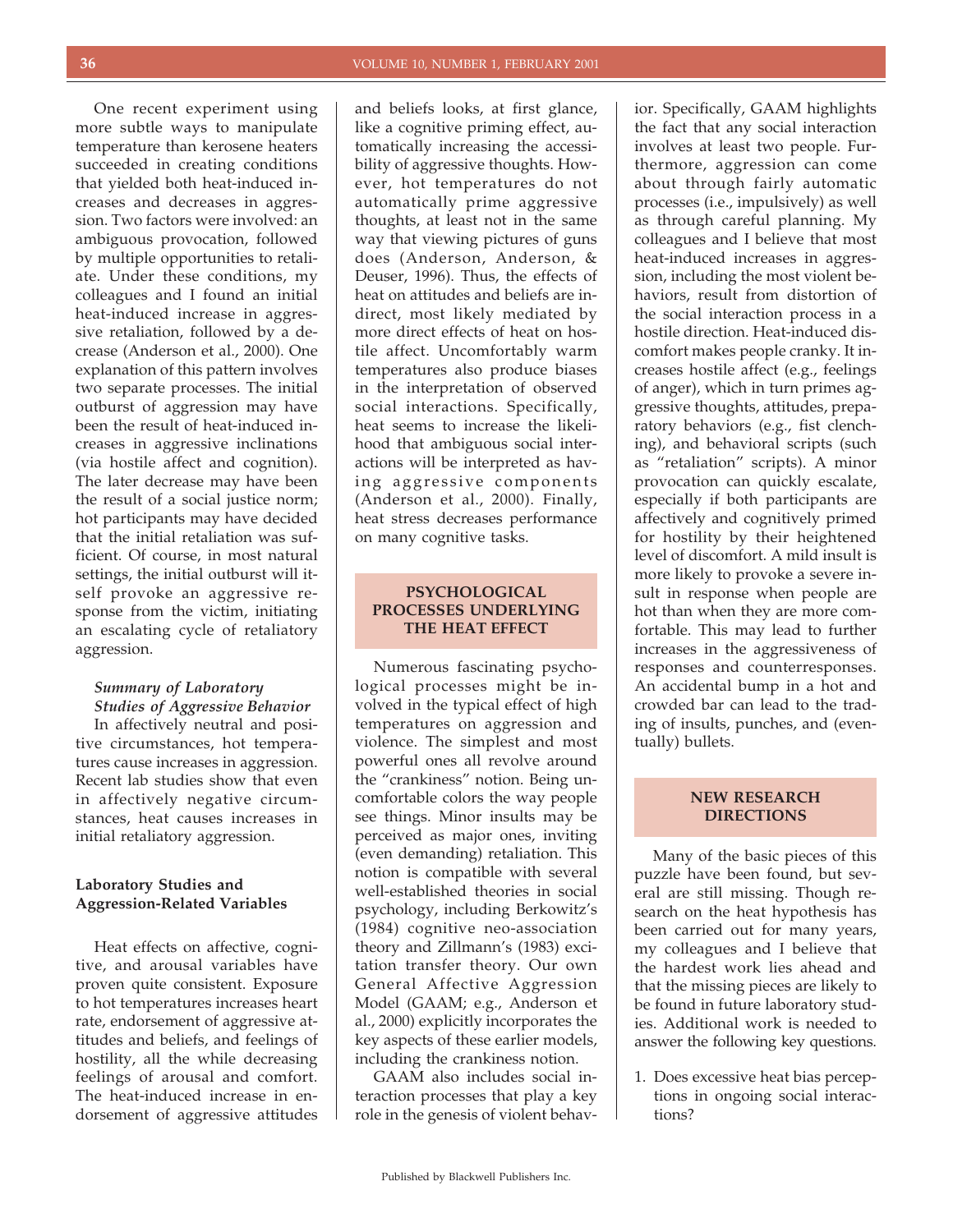- 2. Do people in hot conditions and who are therefore physiologically aroused (i.e., have an increased heart rate) but psychologically unaroused (i.e., feel lethargic)—misattribute some of their heat-based arousal to minor provoking social events?
- 3. Do the cognitive effects of heat stress interfere with normal mechanisms for inhibiting aggression?
- 4. How do escape motives influence the heat effect? The negative-affect escape model specifies that escape motives should play a major role. It predicts that under some circumstances, increases in heat-induced discomfort will increase the desire to escape more than the desire to retaliate, and therefore will reduce aggression if escape is incompatible with aggression. However, no research has explicitly pitted escape motives against aggressive motives.
- 5. Do social justice processes underlie the finding that excessive heat can at first increase and later decrease aggression?

## **CURRENT IMPLICATIONS**

A broad view of the research triangulation—suggests that in many settings hot temperatures cause increases in aggression. There are conditions that limit the generality of this conclusion, but the overall pattern of data is impressive and convincing.

The implications of this general conclusion are many. Consider the finding that hot years produce increases in violent-crime rates. If this heat effect is truly caused by heat-induced increases in aggressive motivation, then increased violence can be added to the list of negative social consequences of global warming. Figure 2 illus-



**Fig. 2.** Estimated effect of global warming on murders and assaults in the United States. The graph shows the estimated increase in the murder-assault rate and in the number of murders and assaults (for a population of 270 million) based on three estimates of the relation between temperature and violence. From Anderson, Anderson, Dorr, DeNeve, and Flanagan (2000).

trates just how much of an increase can be expected, based on several estimates of the true relation between temperature and U.S. murder and assault rates, at several estimated levels of global warming. For example, using the best estimate of how much the violentcrime rate will increase for each 1 °F increase in temperature (i.e., 4.58), we see that a 2 °F increase in average temperature predicts an increase of about 9 more murders or assaults per 100,000 people, or more than 24,000 additional murders and assaults per year in a population of 270 million.

There are numerous institutional settings in which aggression is a problem and in which temperature can be controlled. Schools, prisons, and a wide variety of workplaces are good targets for intervention. Research on the effects of better climate control in such settings might well show that the additional costs are outweighed by the benefits—better learning, lower incarceration costs, less property damage, and increased productivity.

## **Recommended Reading**

- Anderson, C.A., Anderson, K.B., Dorr, N., DeNeve, K.M., & Flanagan, M. (2000). (See References) Berkowitz, L. (1993). (See Refer-
- ences) Geen, R.G. (1990). *Human aggression*.
- Pacific Grove, CA: Brooks Cole. Reifman, A.S., Larrick, R.P., & Fein,

S. (1991). (See References)

**Acknowledgments—**I thank Kathryn Anderson, Brad Bushman, and Kristina DeNeve for their helpful comments on this article.

## **Note**

1. Address correspondence to Craig A. Anderson, Department of Psychology, W112 Lagomarcino Hall, Iowa State University, Ames, IA 50011-3180; e-mail: caa@iastate.edu.

#### **References**

- Anderson, C.A. (1989). Temperature and aggression: Ubiquitous effects of heat on occurrence of human violence. *Psychological Bulletin*, *106*, 74–96.
- Anderson, C.A., Anderson, K.B., & Deuser, W.E. (1996). Examining an affective aggression framework: Weapon and temperature effects on aggressive thoughts, affect, and attitudes.